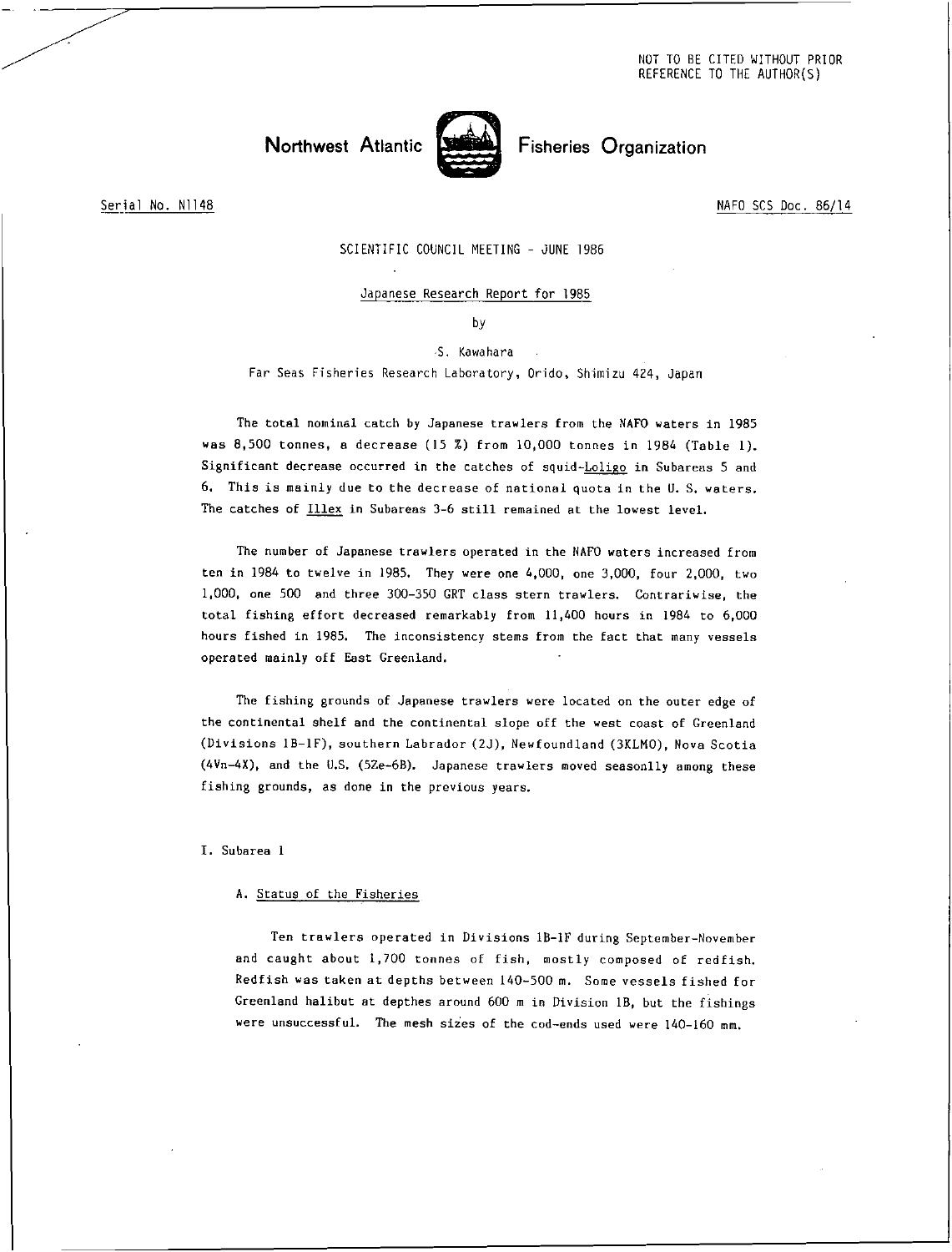B. Special Research Studies

#### 1. Biological Studies on Redfish and Greenland halibut

 $- 2 -$ 

 $\perp$ 

With the recent expansion of Japanese trawl fishery off the west and east coasts of Greenland, biological studies on the target species have started in 1985, and frozen samples of redfish and Greenland halibut were collected on board the commercial vessels. Biological measurements of these samples are being conducted at our laboratory now. Electrophoretic analysis of enzymes will be made for these redfish samples from the both coasts of Greenland.

#### II. Subarea 2

# A. Status of the Fisheries

The fishery directed to Greenland halibut was carried out between 400-580 m in Division 2J in December. At the shallower depths, redfish was targeted too. The Greenland halibut catch sharply decreased from 900 tonnes in 1984 to about 60 tonnes in 1985, mainly due to the decreased fishing efforts. The mesh sizes of the cod-ends used were 130-140 mm.

#### III. Subarea 3

# A. Status of the Fisheries

The redfish-directed fishery was carried out between 240-640 m in Divisions 3K, 3L, 3M and 30 during August-December. The total redfish catch increased from 3,000 tonnes in 1984 to 4,700 tonnes in 1985, which were taken mainly in Division 3K. The mesh sizes of the cod-ends used were 75 mm in Division 30, and 135 mm in other divisions.

#### IV. Subarea 4

#### A. Status of the Fisheries

The redfish directed fishery was carried out in Division 4V in April and in November-December. About 900 tonnes of redfish were caught between 250-500 m. During August-September, fishing operations aiming at squid-Illex were conducted at depths around 200 m in Subarea 4. However, few aggregations of squid were found and the catches were mainly composed of silver hake. The mesh sizes of the cod-ends used were 60-75 mm.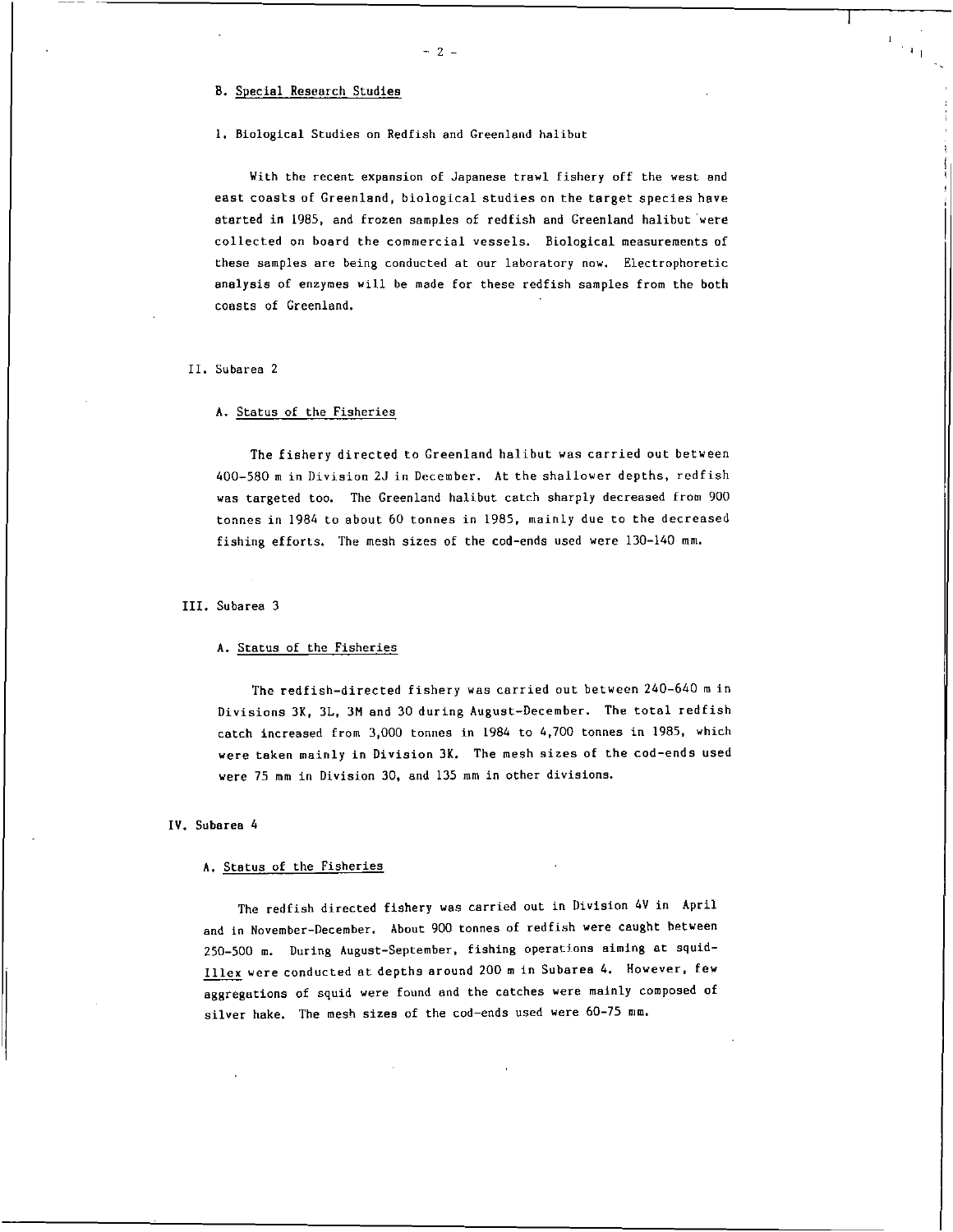# V. Subareas 5 and 6

# A. Status of the Fisheries

The squid-Loligo fishery was carried out along the edge of the continental shelf (70-220 m) during January-February. The Loligo catch was about 160 tonnes, a large decline from 1,800 tonnes in 1984. The Illex-directed fishery, which have been the main fishery for Japanese trawlers during summer-autumn, was not conducted in 1985. Depressed fisheries for both squids were due to the decreased national quotas in the U.S. waters. The mesh sizes of the cod-ends used were 45 mm and 60 mm in the off-bottom and bottom trawls, respectively.